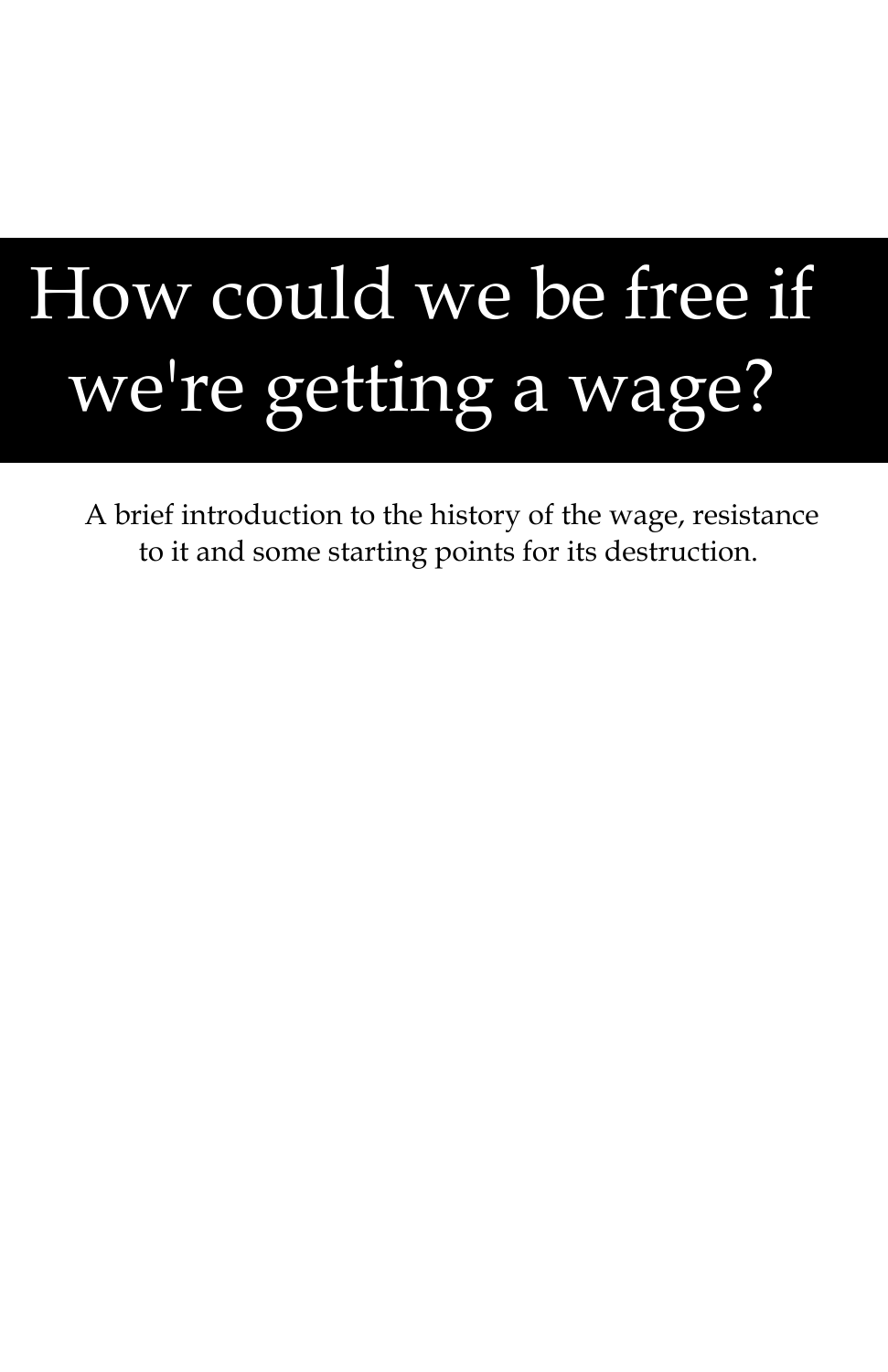# **MESSINGAROUND**

The Occupied Fall of 2011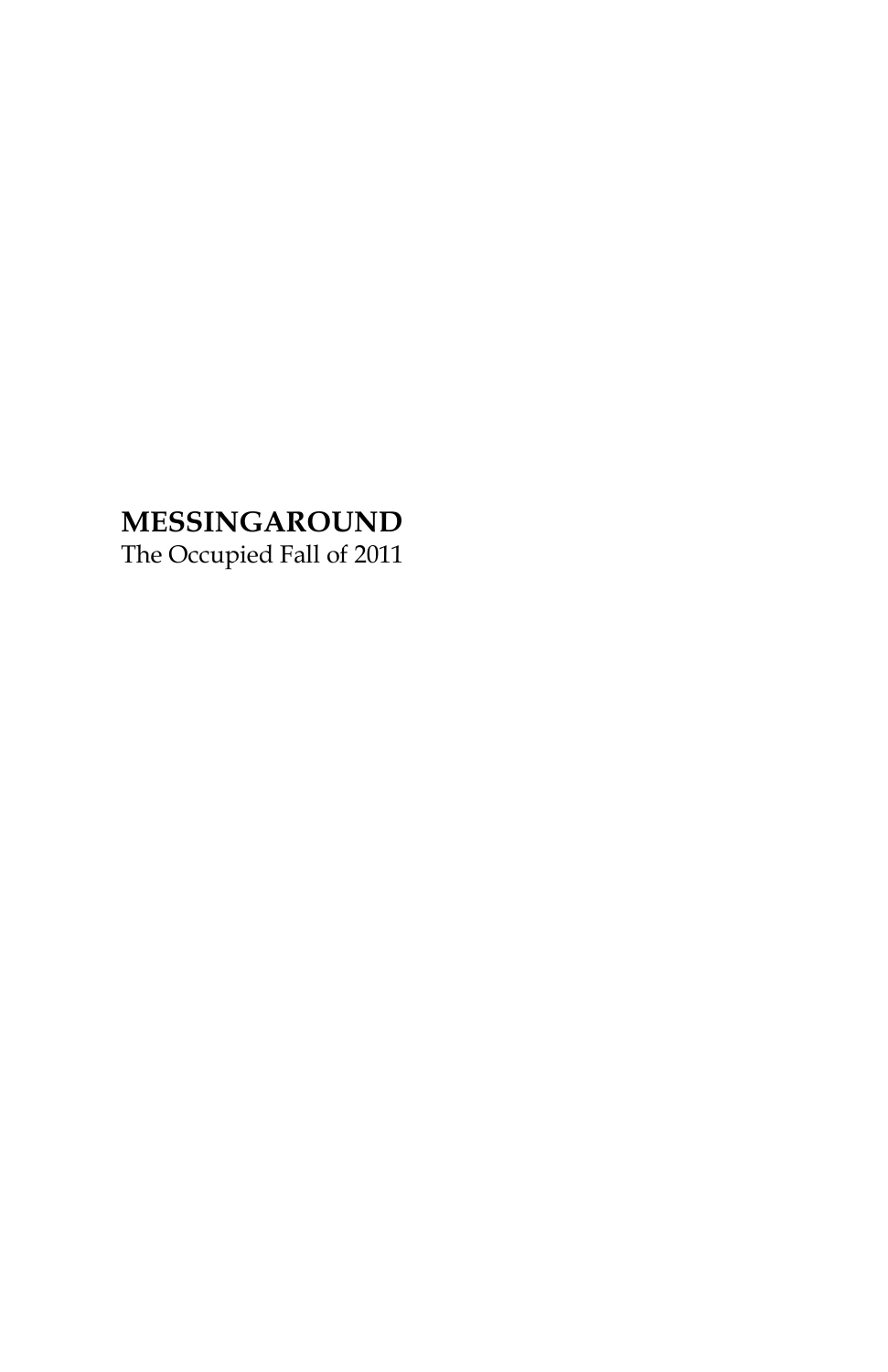#### **A LITTLE HISTORY**

Hundreds of years ago, you lived on land that you knew how to take care of, and it provided for your friends and family. Now and then a knight or a king would come by and steal food and other things from you (feudalism). The set-up was horrible and fundamentally exploitative, but the relationship – between those who made everything and the parasitic, powerful-few who lived off everyone else – was clear. And there wasn't a whole lot you could do about it other than accept it or engage in large-scale, open revolt.

Eventually the powerful few (knights and kings who were starting to call themselves by different names) became sick of the rebellions – that and they were on the verge of totally losing. So they decided on a new method for stealing the hard work of others. They made laws (official and unofficial), which they enforced violently. Perhaps it's helpful to think of such laws in terms of ingredients necessary for making the current mess of world we live in. Let's consider a few of them.

For starters they kicked everyone off the land that had been held in common (privatization) and used to sustain whole communities for time *in memoriam*. Through the privatization of the commons, thousands of people were made homeless and forced to seek refuge and work in the cities, which up until now weren't very big. Whole communities and kinships were destroyed in the process.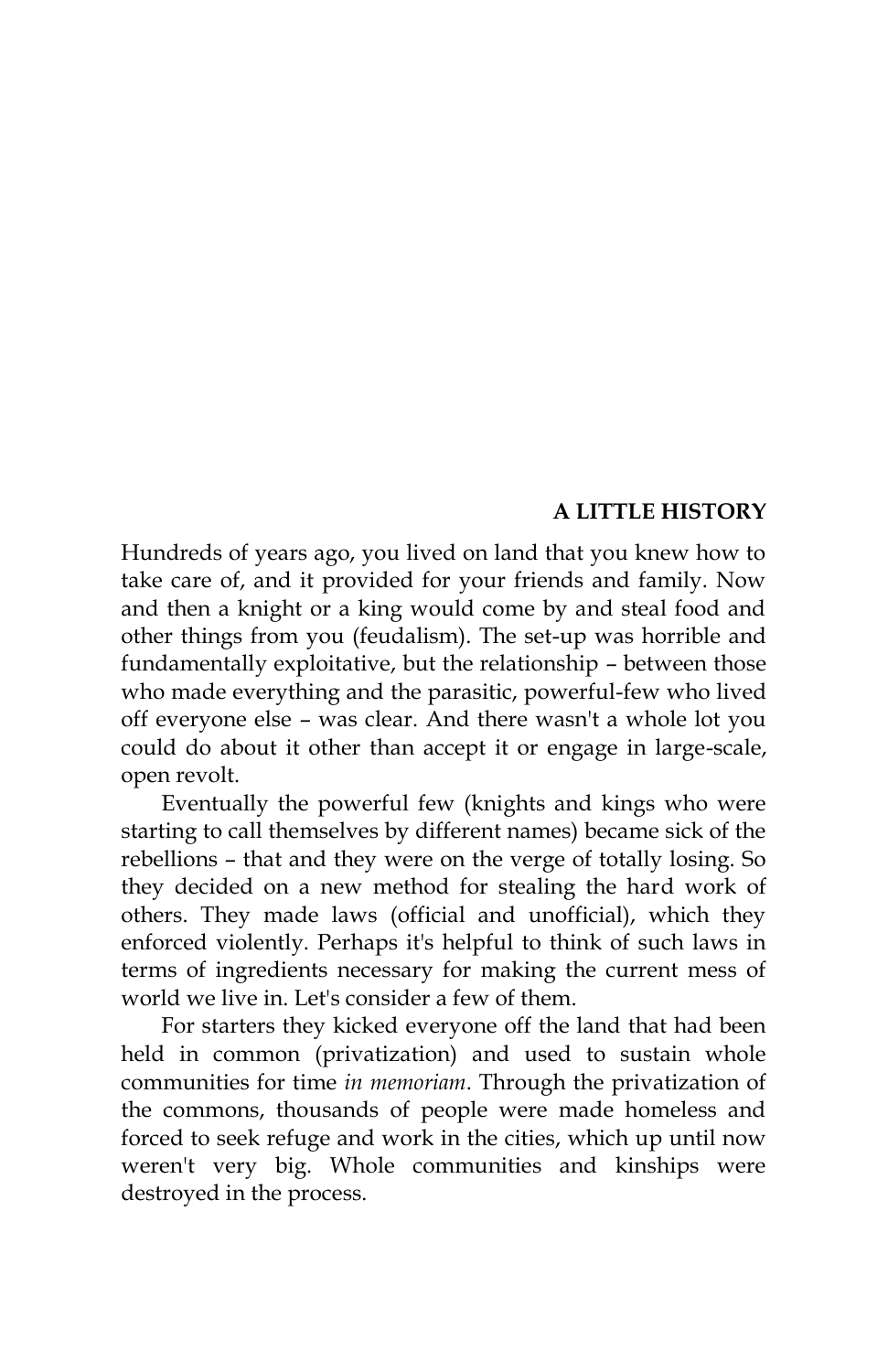## **Getting money for your time blurs the blatant theft of your work that was so clearly defined during feudalism.**

But something was very different about the kind of work there was to be found. Instead of having access to the tools needed to work, making practical things and then being forced to give a percentage of them to some king, you now were expected to make impractical things that couldn't sustain you or any community: three times as many clothes as people to wear them, sewing needles by the thousand or mining coal you weren't able to heat your own home with. You also had to use the resources and equipment of the powerful-few. They didn't give you food or any of the things you spent all day making. You instead traded your time and labor for money, which you then had to humiliatingly use to buy back the very things you and your friends had made throughout the day. And as many earlier wage earners quickly pointed out – you can't eat money.

Since people no longer had access to the resources or equipment needed to survive (no land, no kinship, no tools) they were forced to accept the wage relationship. The message was clear: the powerful-few's way or starvation – there has never really been much of a choice in the matter.

Though this may have started in a few european towns, everywhere this violent logic has spread its carried its deadly, destructive, exploitative traits with it.

# **"REAL WORK" AND ALL THE OTHER BULLSHIT**

During this time, the powerful-few began to divide activities up into what would be considered paid and unpaid work. If you made pants all day long in a factory you would be paid based on your time there or maybe on the number of pants you produced. The time it took to get to and from work each day would also be paid for since you had to do it in order to get to work to make pants. (Called a *viaticum* this has since become unpaid work, *what a bummer!*) The time you spent getting up in the morning or going to bed at night earlier or later than you normally would; making and eating meals; fixing, making or buying new work

**Not only is a wage a way to steal from people, it's a way to control them as well.**

clothes; going out with friends to maintain your sanity; etc – all things needed to get you to work that you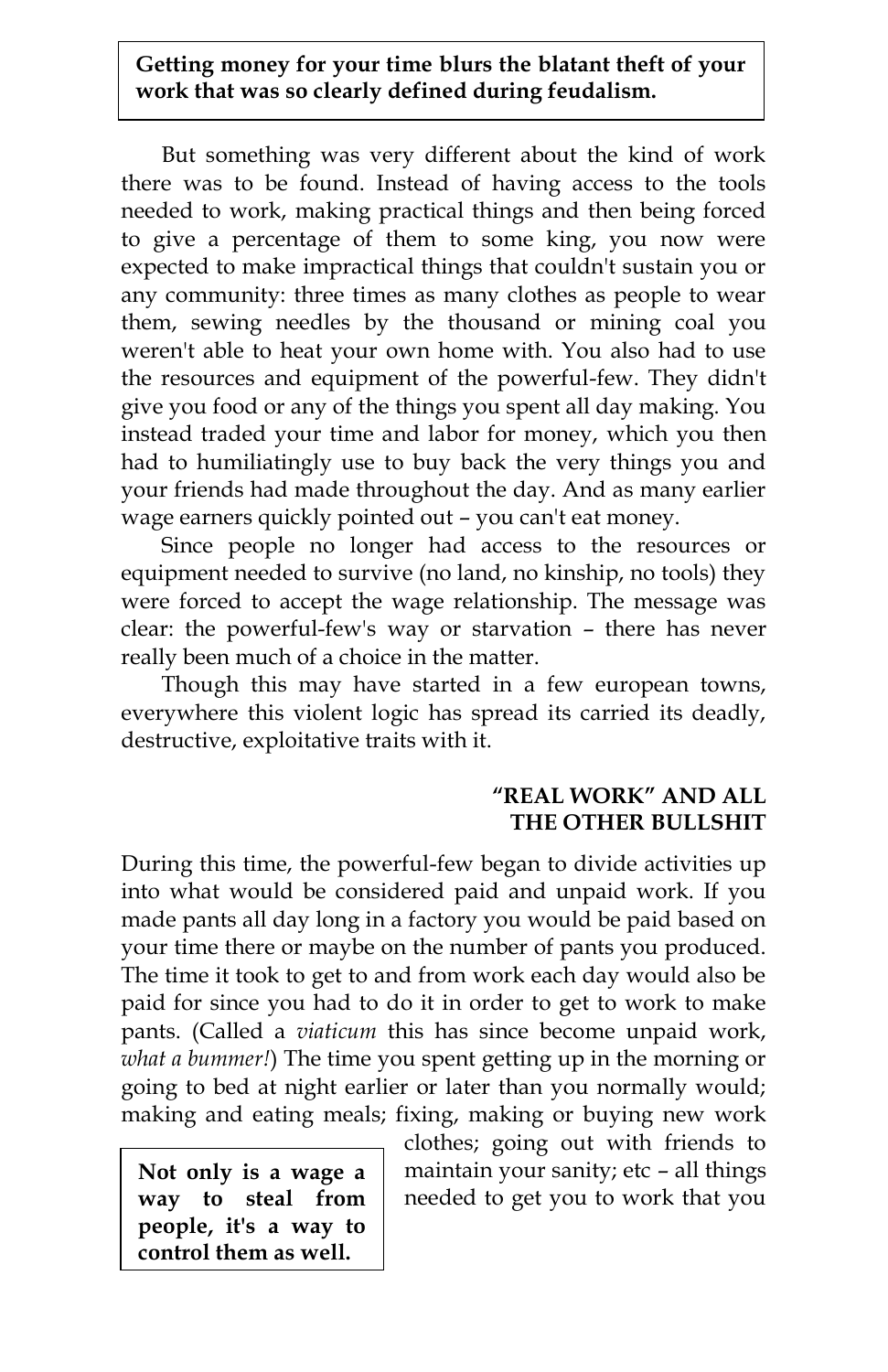wouldn't normally do – became unpaid work. <sup>1</sup>

The little bit that the powerful-few did consider paid work didn't come from the kindness of their hearts – workers fought tooth and nail to get the little bit that they could. Hundreds of thousands lost their wager of a better world, having to pay up with their freedom and lives.

At this time women were largely excluded from being allowed to do activities deemed "paid" work<sup>2</sup> - making women have to depend on men for economic survival. This brought the already degraded status of women to a whole new horrific level, and forced many of them to begin considering their own homes places of confinement. Millions of women who refused further subjugation were tortured and burned at the stake as witches.

Speaking of unpaid work, (chattel) slavery is the fourth ingredient, and the genocide of african and indigenous peoples is the fifth. <sup>3</sup>

The powerful-few had recently arrived in what to them was a new world – full of people to steal from. Along with their repulsive idea of how to treat one another and the weaponry to enforce it, they brought something else they didn't even know they had. Germs<sup>4</sup> became responsible for killing millions of people in the americas. Far from being an atrocity, the powerfulfew considered the accidental genocide a blessing, perfectly complementing the one they were intentionally committing with guns, swords, whips and chains.

At first the powerful-few were pleased with how much easier they could steal from the survivors, but then they realized they'd killed most of their work force. And they weren't about to do their fair share of the work!

They would now have to go to yet another continent to kill and enslave millions of more people<sup>5</sup>  $-$  from new-borns to the elderly, no one was left out. In chattel slavery the "agreement" is you do whatever work the powerful few who own you want you to do, and in exchange they provide you with food, clothing, a house, etc. This differs from waged work in that in waged work, the burden of feeding, clothing, housing yourself is put on you, even though all those things end up benefiting whoever you work for.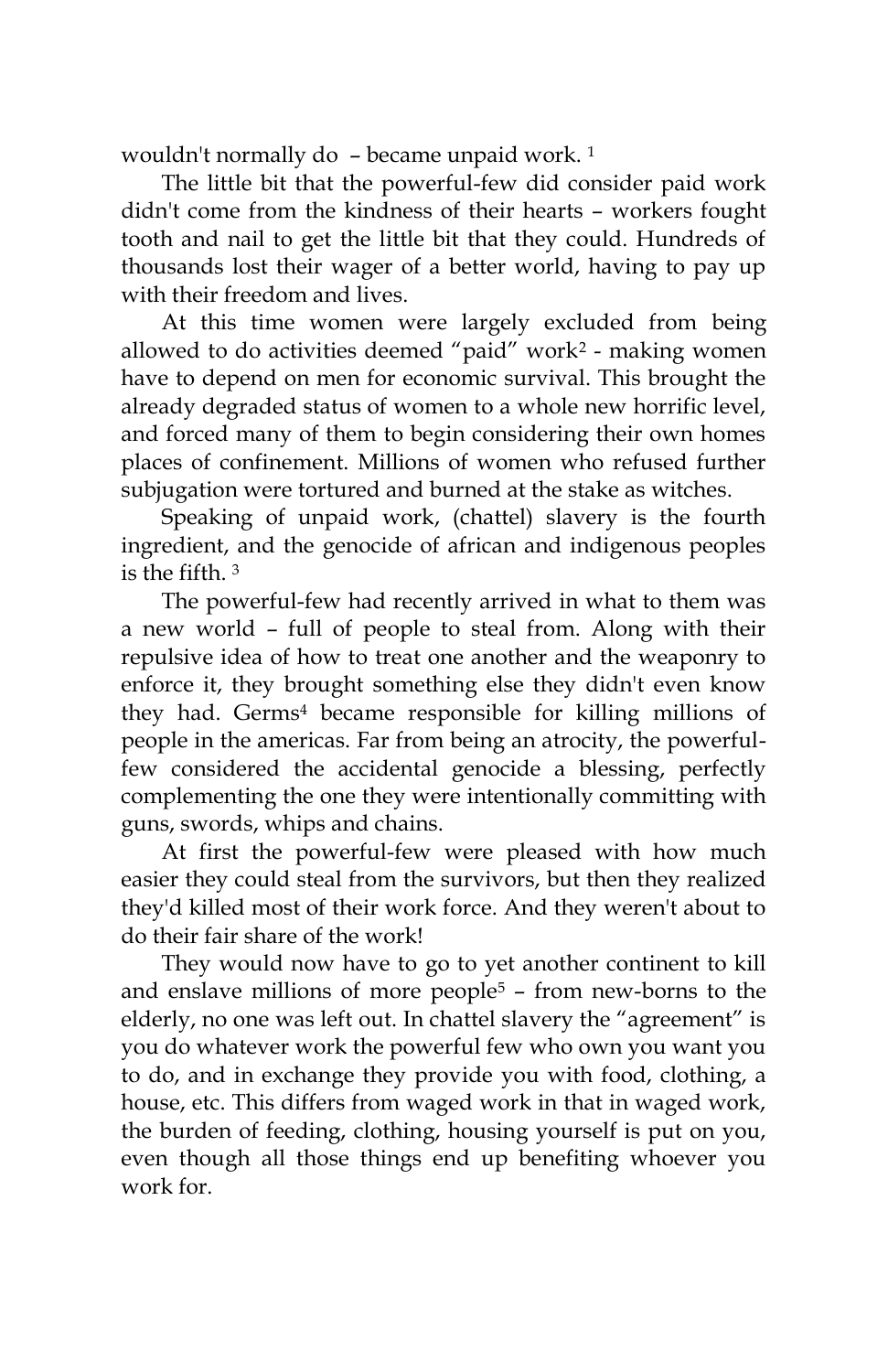The horrific treatment that chattel-slaves received perhaps points to the powerful-few's desire to have us all in chains, being shuffled about at their will (even if it means killing us in the process) as nothing more than objects to be bought and sold. An object whose main point in existing is to work for them and spend the rest of our time recovering so we can keep on working.

Similar to the women and early wage-slaves (not mutually exclusive categories) who fought against the new laws of capitalism, inhabitants of the americas and africa fought bitterly against enslavement and genocide. From individual acts of resistance to large scale revolts, we, the children of capitalism's first exploited, have a proud tradition of resistance to draw upon, perhaps best exemplified in early Maroon communities (to be discussed more in the Refusal section.)

After hundreds of years of slavery and wage-work, certain people who can look at massacres and slavery and see only numbers (called economists) began comparing the two – similar to what we've done above. And for the most part they concluded it was actually cheaper to have a wage-worker who you barely paid than it was to outright own a person (who you don't pay money but you have to provide for materially for their survival.) This comparison is mentioned not to down play the horrors of slavery, but to point out the disturbing severity of wage-labor. It also shows that the transition from an economy based on both chattel-slavery and wage-slavery to one almost entirely based on the wage was not a gesture of the powerful-few's goodwill, but a matter of how best to control and exploit the rest of us.

And so eventually a great war was fought. We're taught it happened in order that freedom and dignity might reign over the horrors of chattel slavery, but that simply isn't the case. Some of the powerful-few wanted to steal from people through chattel-slavery, others wanted to do it through wage-work – and

**If the Confederate States of America had won the Civil War, would they now point to the misery and inhumanity of the factory and the waged worker as an evil they had overcome with the triumph of slavery?**

neither would tolerate the other. This war (like every war waged by the powerful-few) saw mostly wage-workers and chattelslaves killing one another –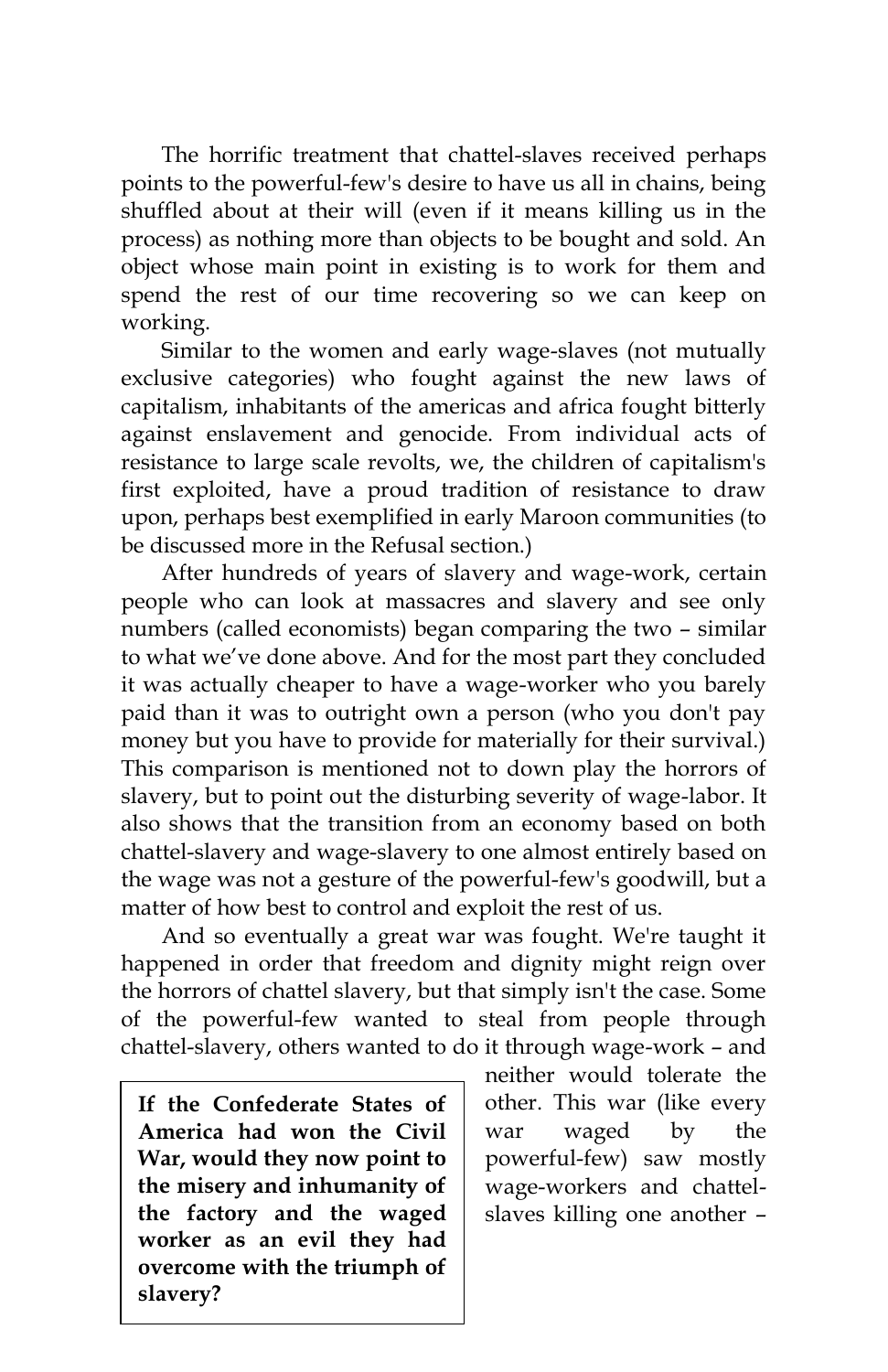the majority of the powerful-few's losses can only be expressed in terms of money and property.

With Feudalism and chattel slavery pushed out of sight, it would appear that we're doomed to spend our lives between the wage-work we do for a boss and unpaid labor we do on our "personal" time with consumerism thrown in to keep us working. The fact that they are some of the defining characteristics of how most of us spend our time could point to such a conclusion. We like to offer one more – refusal.

#### **REFUSAL**

The period of time we've been discussing is known in official academic circles as the transition from Feudalism to (Mercantilism to) Capitalism. It happened between the 1300- 1800s. It's often talked about as natural or inevitable, but nothing could be farther from the truth.

For every step that the powerful-few have taken to further subjugate and control us, there has been resistance. Obviously, none of these have been totally successful, but we can see the wounds they've left on Capitalism.<sup>6</sup> These scars, however, are often explained as humanitarian re-workings of capitalism by the powerful-few, and it depicts the powerful-few as our benevolent parents, not our parasitic masters.

During this 500 year period, when the powerful-few were trying to violently create a submissive, dependable work force, the ideas of gender and race were totally redefined. From the burning of women who refused to obey laws that made them prisoners in their own homes and bodies, to the once free tribesmen who refused to have a chain or whip placed upon them, there was resistance to the new standards. Even more dangerous to the powerful-few's new vision, were friendships, romances and alliances that crossed the gendered, racial and nationalist lines they were violently imposing.

These friendships can perhaps be best exemplified in certain pirate ships and maroon communities created during the "transition". In both cases we can see individuals who had suffered the worst capitalism can offer us, who refused to be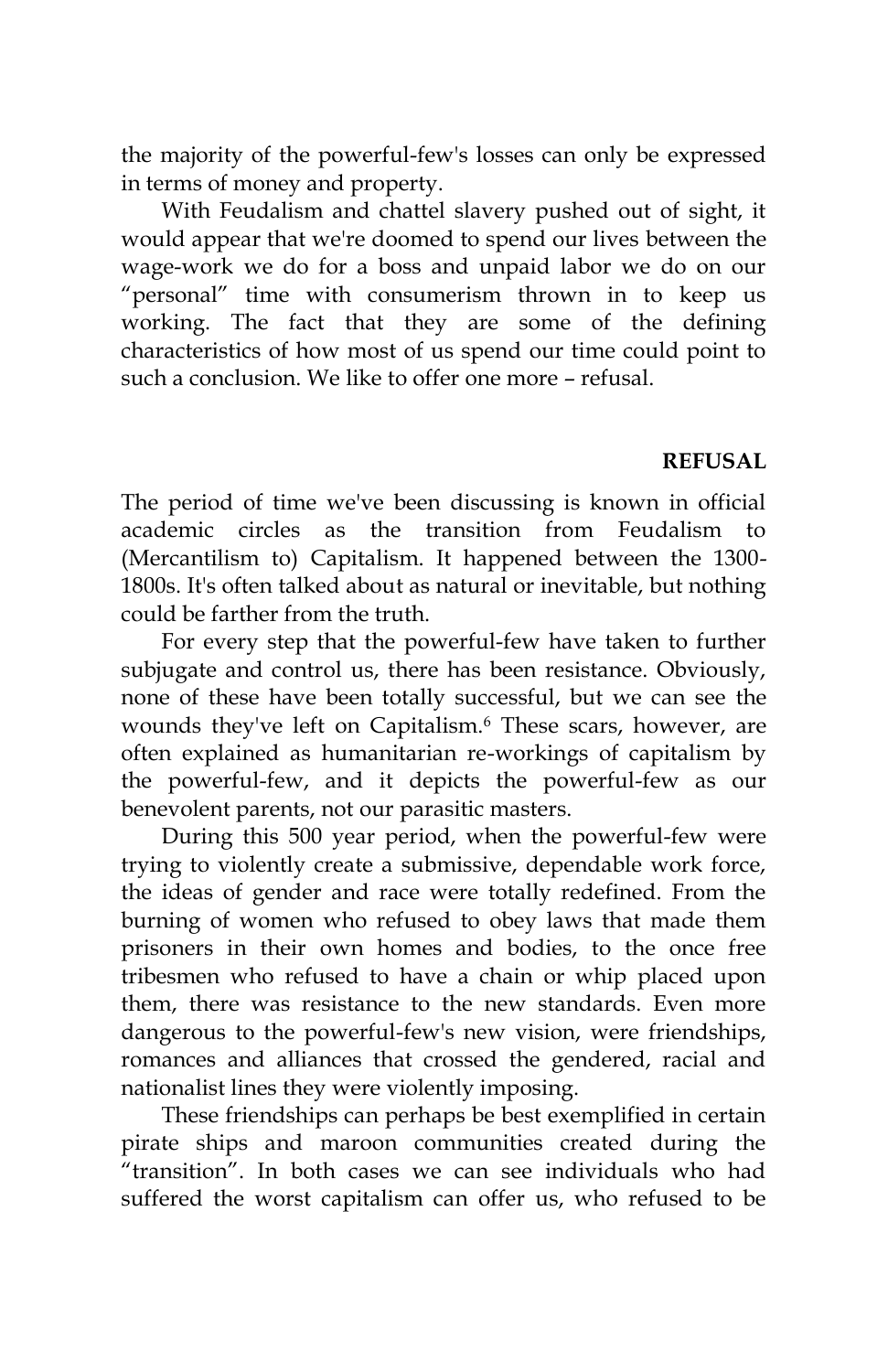victims anymore and who banded together to collectively refuse the roles they'd been forced into.

Pirate ships came from privateer and merchant ships. Some historians have said the amount of work, the little compensation and the amount of physical punishment endured by sailors was worse than plantation slaves. Pirate ships were created when sailors plotted together, killed or kicked out the captain and officers, and ran the ships where everyone had equal say. They targeted merchant ships and divided the cargo amongst themselves equally. At a time when the powerful-few were saying there wasn't enough to go around, such huge hauls of shared booty said otherwise.

On occasions when the cargo was human beings, they were freed, offered life on the pirate ship or transportation to what was hopefully a safe port. Some of these floating republics were so successful, they had to have locations on dry-land to house all their members and loot. These bases often served as further space to experiment in anarchy. The hide-away of Libertatia was such an attempted town.

If the powerful-few were telling sailors to judge one another based on skin color, sex and where someone was born, pirates told the rest of the world that that was non-sense. Their flag was black – they were the anti-nation, and they were dedicated to judging people based on *who* they were not *what* they were.

This example may seem silly to readers who are used to such a different, Hollywood depiction of pirates, but regardless of whether or not this story is entirely true, one thing is: pirates stopped the expansion of chattel-slavery for over a hundred years. The constant attacking of slave ships and the freeing of their live cargo made the powerful-few lose money, made them hesitate to invest more, and made it so they couldn't create the infrastructure necessary for expansion – more ports, ships and crews. Pirate ships not only found collective ways to counter capitalism, but for a while they successfully sabotaged its attempts to become stronger. Maroon communities had similar origins and effects.

Maroon communities sprung up as a result of run-away slaves, the survivors of destroyed amerindian tribes, indentured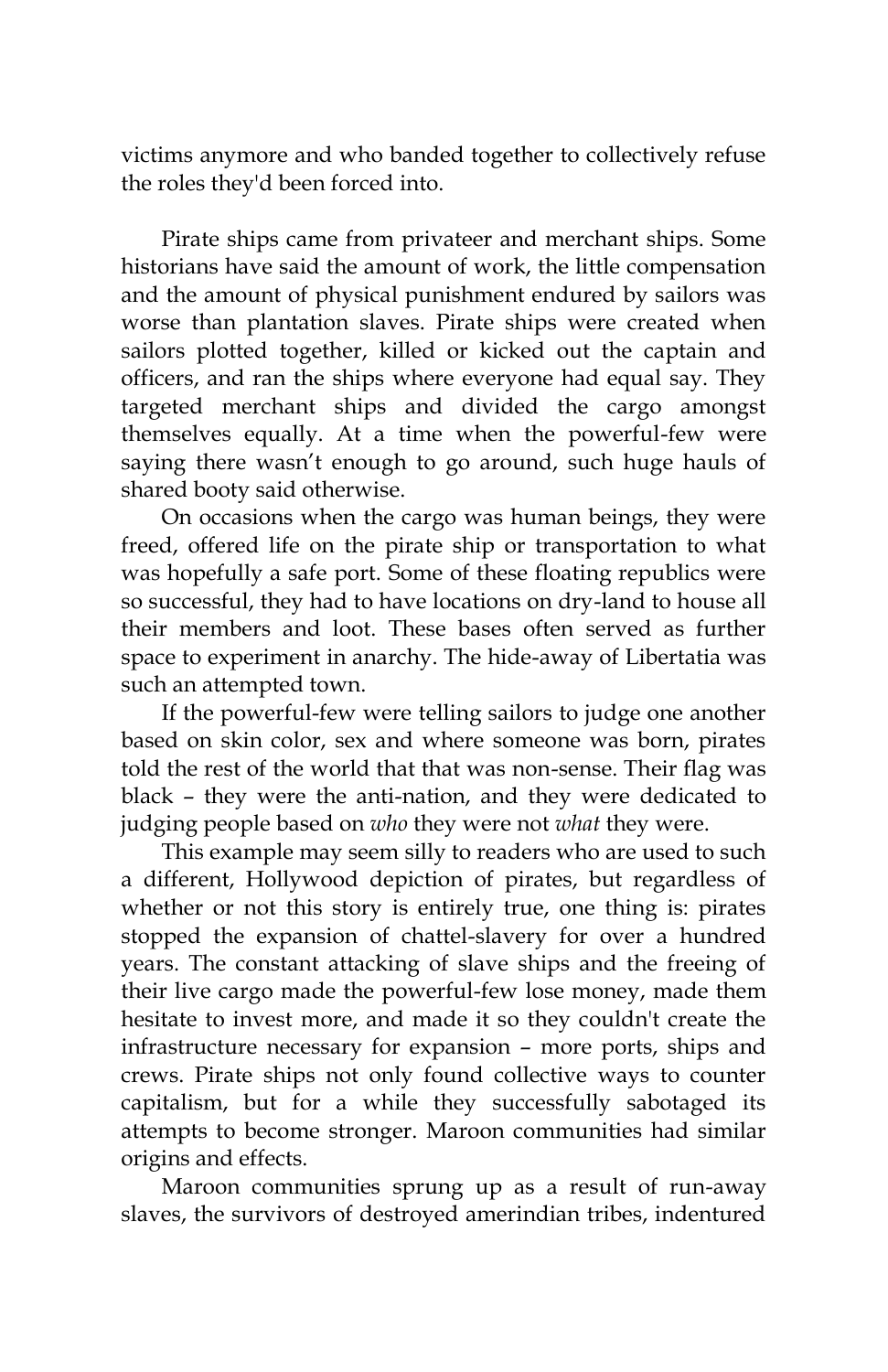servants and wage-workers banding together. They lived in the wilderness outside of early European settlements. Some of the more successful or well-documented maroon communities include the Seminole Indian tribe, the inhabitants of Dismal Swamp, and the Ishmaelites. Decisions were often made as a group, and people refused to judge one another based on Capitalism's standards of race, sex, level of productivity, etc. Instead they saw in each other one's ability to strive as an individual but also as a collective whole. Women and people of color (not considered human beings by Capitalism's standards) were often unofficial leaders of maroon communities. Similar to pirates, wars were fought against the maroons in order to destroy a way of life so contrary and at odds with Capitalism. The maroons of the Seminole Indians were so strong they won two wars against the United States and lost a third after over 140 years of existence.

Sure there are examples of pirates who didn't free fellow slaves, but sold them like other goods, or maroon communities that mimic some of the very relationships they'd run away from, but these examples are generally the exception, not the rule. What it means to share in work, in responsibility and the joyous feast we create when allowed to enjoy the fruits of our labor has been beaten out of us. When we try to find ourselves it doesn't always go well, but the potential that it might is encouraging.

Everywhere Capitalism expanded similar laws, violence and resistance occurred. Now Capitalism is a system that governs almost every part of the world. Where do we go from here?

#### **REFUSAL IN THE HERE AND NOW**

What are our modern day pirate ships? Where are our modern day maroons? How do we take back power for ourselves and share it equally? How do we not simply create the same mess with a new name, a new vocabulary?

Two hundred years ago people were told this is the work you'll do, this is the role you'll play, this is the way you'll be treated, *and they refused to accept it*. Without disregarding why and how we've been divided along the lines of gender, race,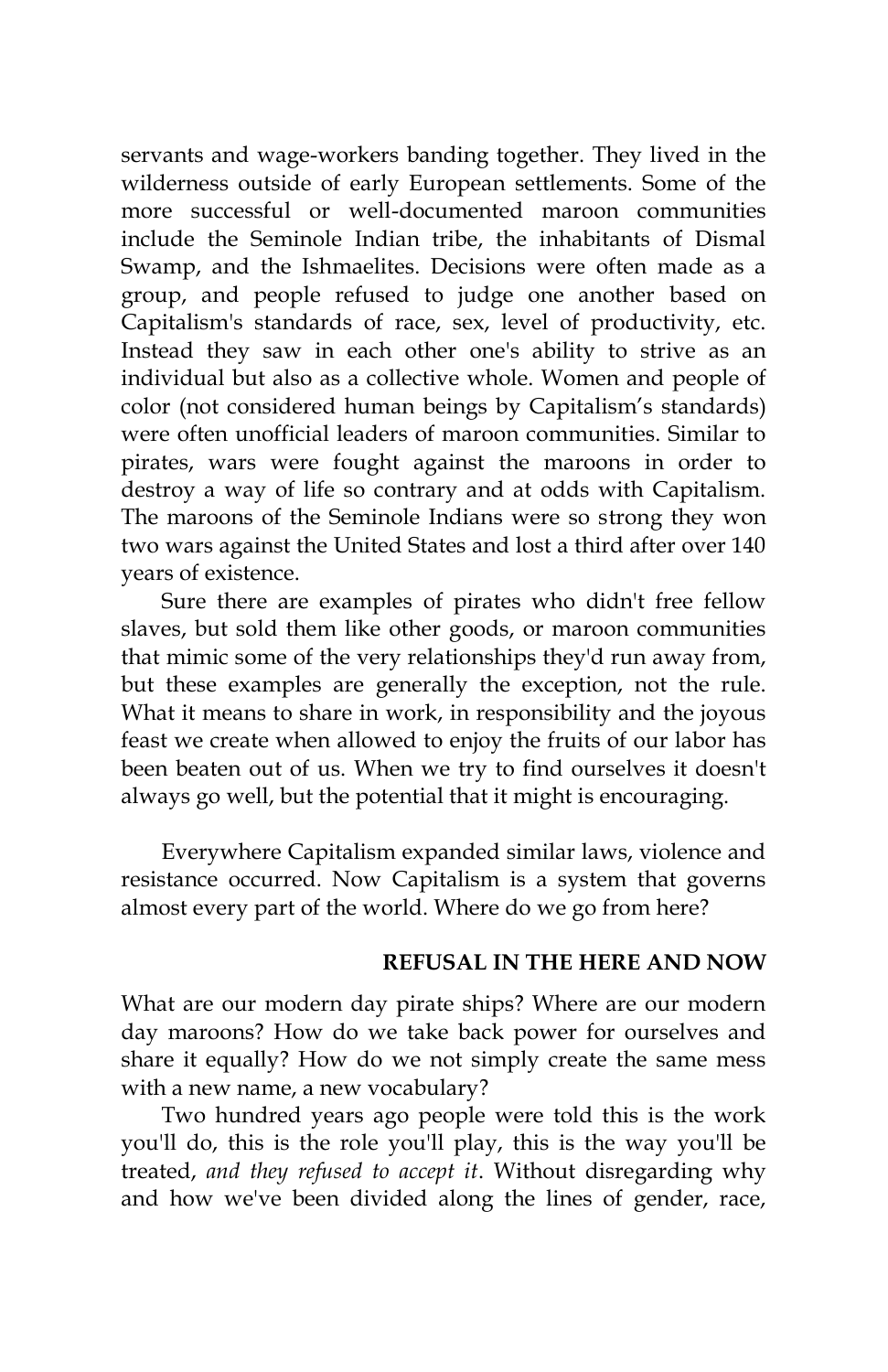productivity, etc and the results of that, let's refuse the roles that create such divides to begin with.

If we, the globally exploited, have created all the property, all the wealth, all the nice things of the modern world, then we're entitled them – all of them. Right now a small minority of the global and local population control almost everything – we need to take it back.

Form subversive friendships with co-workers, neighbors and schoolmates that fly in the face of the roles we're expected to fulfill. If the bosses and politicians are always stealing from you, take as much as you can from them – the whole damn building or town if possible! If your voice is always silenced because you fit the description of those who will be listened to less: scream, demand your ideas and plans be heard. And if you're heard all the time, try listening. Neither slave nor master, right?

What starts off small as a ring of class-conscious thieves or a group that practices the equality it preaches can eventually turn into so much more.

Find ways to support yourself, friends and strangers that frees you from the constant burden of wage work. Share with each other what you have or what you've stolen. Band together to meet each other's needs and desires instead of looking to Capitalism to solve our problems.

Now that Capitalism is a global system with little or no "outside" to retreat to, we can only look to the pockets Capitalism has neglected or places we can carve out ourselves.

Is your town littered with abandoned schools and houses? Take them over for subversive purposes: perhaps a place to hold open conversations about how to get to a world without masters or exploitation, a place to launch attacks against the powerfulfew that don't want that to happen or maybe just a warehouse for storing and sharing all the stuff we've stolen from the powerful-few.

Tired of work or school? Take over the buildings with your friends and schoolmates – use them for anything you want – other than work or school!<sup>7</sup>

Most of all let's keep it fun. One of the biggest myths of all is that life is nothing more than hardwork. Scarity is artificially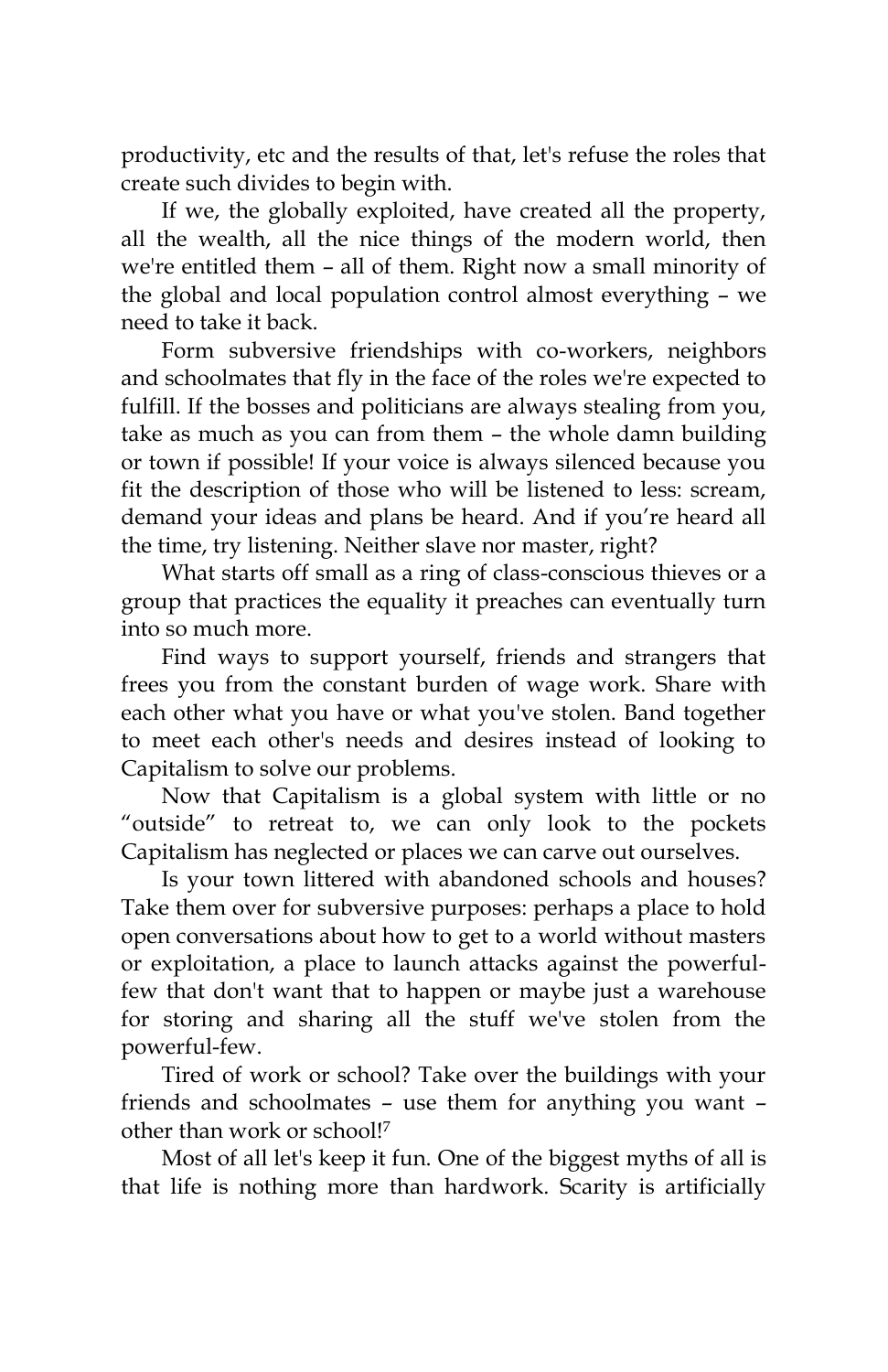created by the powerful-few. There's more than enough to go around when we share it. Less serf, more surf!

Is this too vague or anti-climatic? Please, choose your own adventure, create your own ending. This is only intended as a beginning, or maybe another verse in the already long struggle.

### **NOTES**

- 1. Always try to keep in mind that if you were actually paid for all the time you spent doing things for work, your boss couldn't afford to pay you. The only incentive the boss has to being a boss is she's allowed to not pay you for all the work you do, thus creating a profit. The only way capitalism can function and is profitable is that all work is intrinsically underpaid. There is literally no way the bosses could ever pay us adequately without ceasing to exist.
- 2. Prostitution was one of the only paid jobs women were legally able to have, which at the time helped establish the inconceivably disgusting standard that the body (in this instance the female body) is an object to be bought and sold. For the "consumer" of it to do whatever they may like with it, and then discard it. This isn't intended as a statement against sex work – prostitution is a legitemate form of wage-work.

 Though women may now have been invited to have their time exploited like the rest of the male workers, they still onwhole get paid less and are often expected to preform more of the unpaid duties needed to sustain a household of both female and male workers.

- 3. Both the enslavement and genocide against the inhabitants of the americas and africa functioned to help set-up the degraded (and horribly fucked-up) second-rate status that most people of color currently hold.
- 4 Many of the original inhabitants of the americas who weren't killed by germs died resisting the colonizers or by the thousands in the spanish slave system known as *encomienda*.